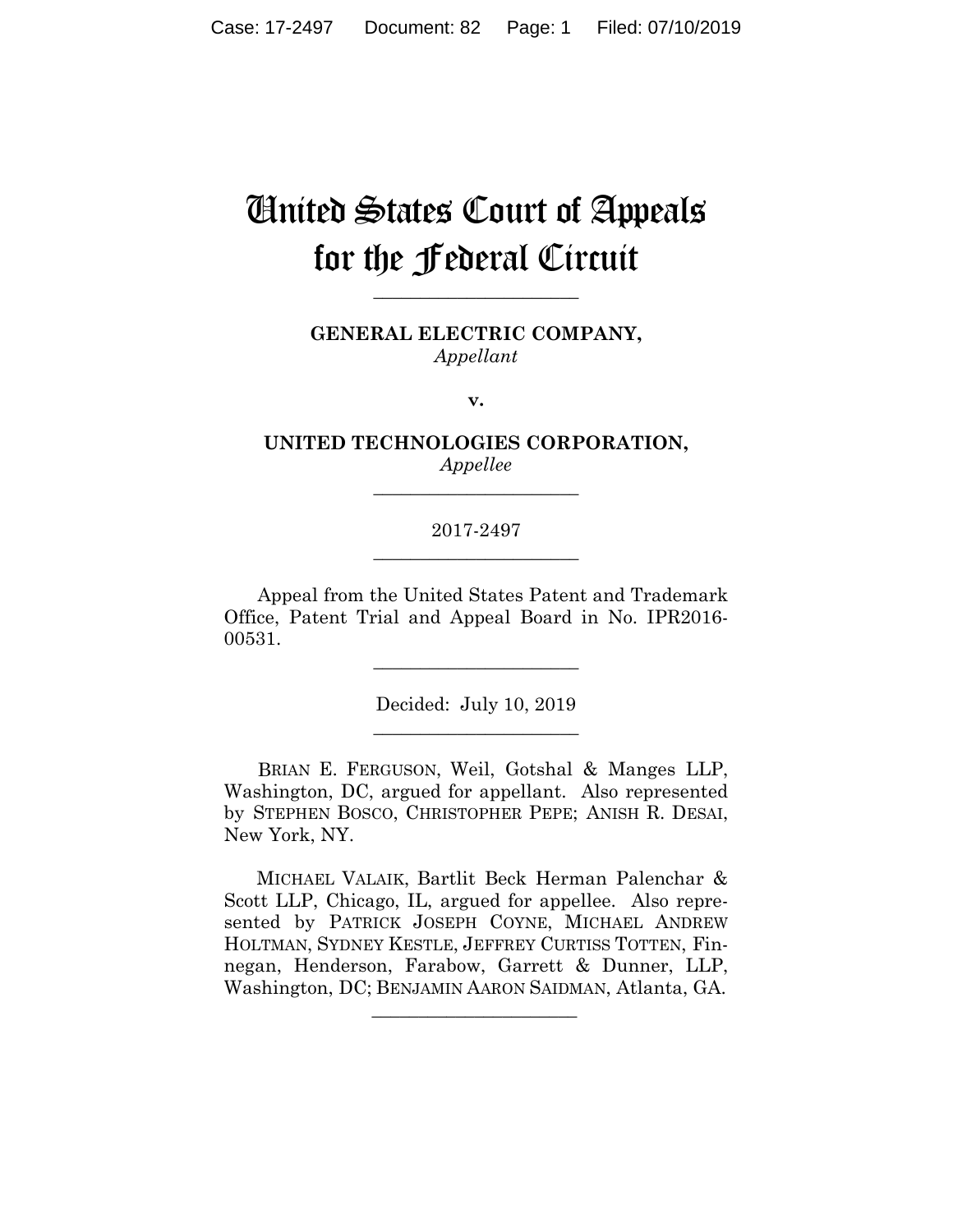Before REYNA, TARANTO, and HUGHES, *Circuit Judges.*

Opinion for the court filed by *Circuit Judge* REYNA.

Concurring opinion filed by *Circuit Judge* HUGHES.

#### REYNA, *Circuit Judge*.

General Electric Company petitioned the United States Patent Trial and Appeal Board for *inter partes* review of U.S. Patent No. 8,511,605. United Technologies Corporation is the assignee of the patent. The Board found the claims not obvious in view of the prior art. General Electric appeals. For the reasons discussed below, we hold that General Electric lacks Article III standing and accordingly, we dismiss the appeal.

#### **BACKGROUND**

Appellee United Technologies Corporation ("UTC") is the assignee of U.S. Patent No. 8,511,605 ("the '605 patent"). The '605 patent is generally directed to a gas turbine engine having a gear train driven by a spool with a low stage count low pressure turbine. '605 patent, Abstract. This particular gas turbine engine is designed for use in airplanes and has an axially movable variable area fan nozzle.

On January 29, 2016, General Electric Company ("GE") filed a petition for *inter partes* review ("IPR") challenging claims 1 and 2 of the '605 patent on grounds of anticipation and claims 7–11 of the '605 patent on grounds of obviousness. After institution, UTC disclaimed claims 1 and 2, leaving only claims 7–11 at issue. On June 26, 2017, the United States Patent Trial and Appeal Board ("Board") issued a Final Written Decision concluding that the preponderance of the evidence did not show claims 7–11 of the '605 patent to be unpatentable for obviousness. GE timely appealed to this court.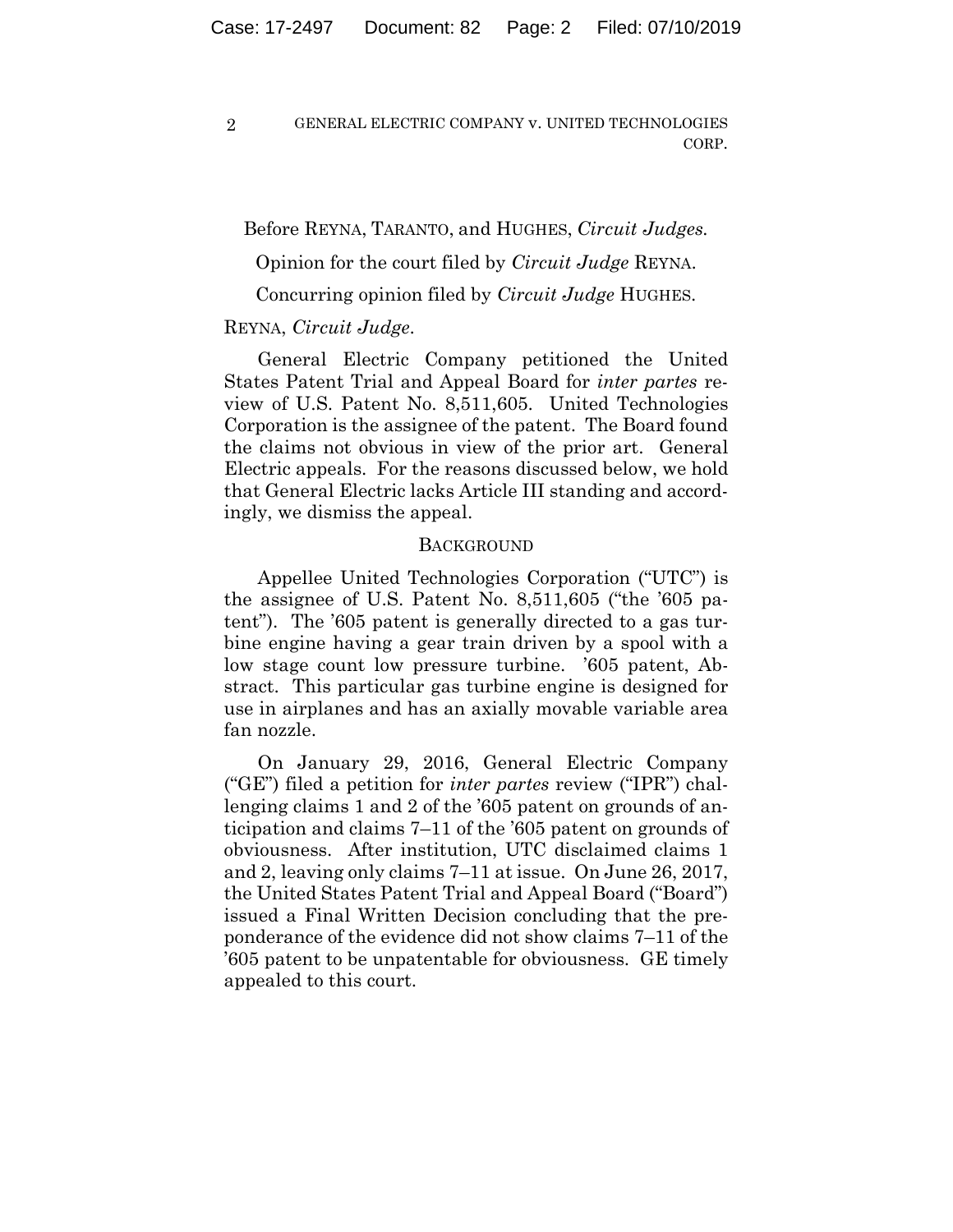3

On December 29, 2017, UTC moved to dismiss GE's appeal for lack of standing. UTC asserted that GE lacked standing because it failed to demonstrate a sufficient injury in fact. In support, UTC pointed to this court's decisions holding that an appellant does not automatically possess standing to appeal an adverse Board decision by virtue of serving its petitions in the challenged IPR. GE submitted a response on January 16, 2018, including the Declaration of Alexander E. Long, GE's Chief IP Counsel and General Counsel of Engineering for GE Aviation ("First Long Declaration"). Mr. Long explained that the commercial aircraft engine business operates on a long lifecycle and that airplane engines are designed to meet certain specifications for certain aircraft. Because the design of aircraft engines can take eight years or more, GE develops new engines based on old designs. Mr. Long stated that, in the 1970s, GE developed a geared turbofan engine with a variable area fan nozzle for NASA. GE asserted that the '605 patent impedes its ability to use its 1970s gearedfan engine design as a basis for developing and marketing future geared turbofan engine designs with a variable area fan nozzle, thereby limiting the scope of GE's engine designs and its ability to compete in a highly regulated industry. Mr. Long also declared that designing around the '605 patent restricts GE's design choices and forced GE to incur additional research and development expenses.

We denied UTC's motion without addressing the merits and ordered UTC to brief the issue in its responsive appellate brief. The parties subsequently briefed the standing issue. GE argued that the injuries it suffered include statutory estoppel, economic loss, future threat of litigation, and competitive harm. GE relied on the First Long Declaration as evidence to show its injuries. UTC argued that GE suffered no injury in fact because: (1) UTC has not sued or threatened to sue GE for infringement of the '605 patent; (2) GE does not offer evidence of a concrete and particularized economic injury because it has not developed an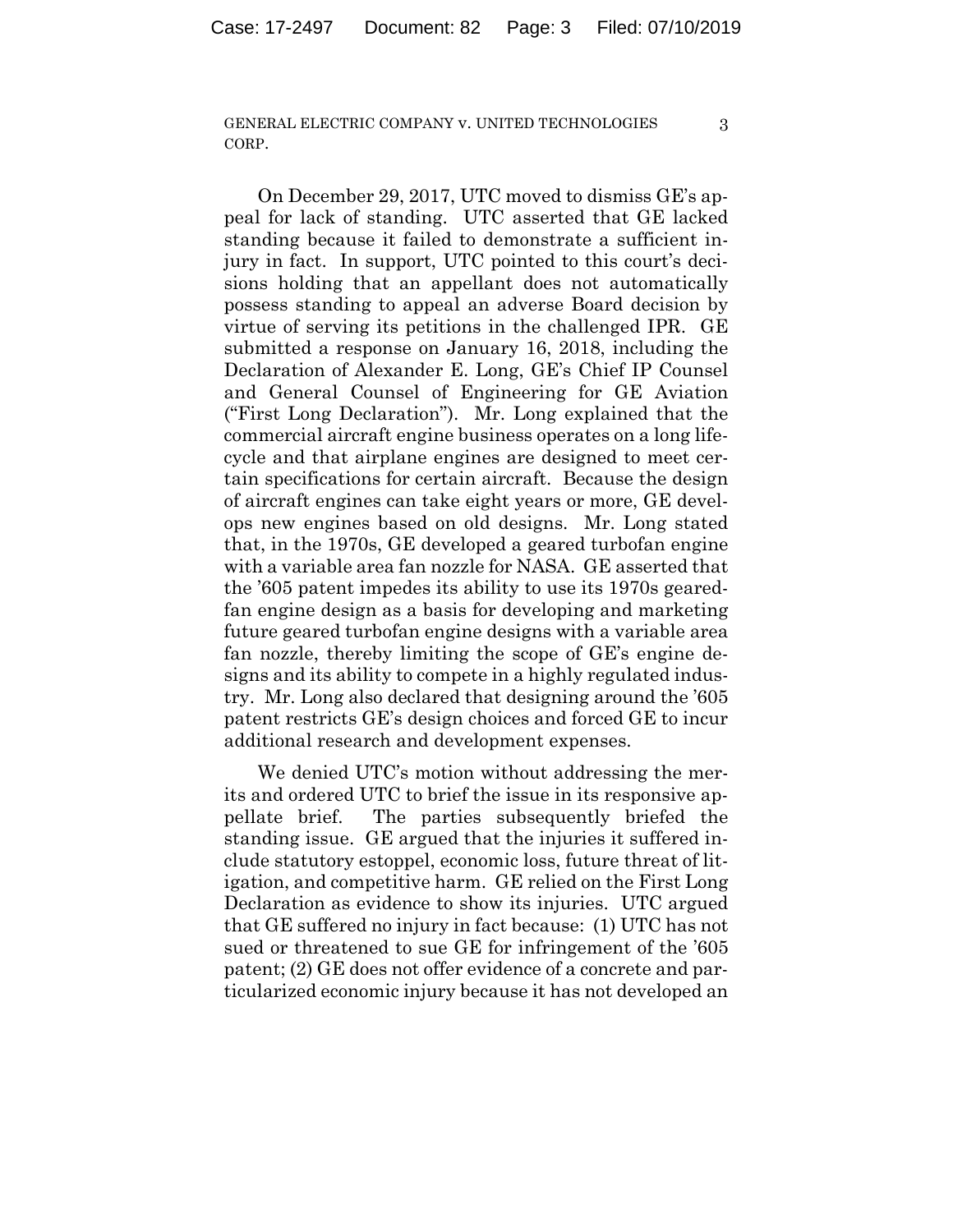engine that implicates claims 7–11 of the '605 patent; and (3) statutory estoppel and the competitive standing doctrine do not apply to GE.

We heard oral argument on November 7, 2018. Much of oral argument focused on whether GE had constitutional standing to appeal and whether general statements made in the First Long Declaration were sufficient to establish standing. We subsequently ordered GE to supplement the First Long Declaration and submit any additional declarations that would provide greater specificity regarding the asserted injury GE contends provides sufficient standing to appeal in this matter. We provided UTC with an opportunity to respond.

Each party filed its supplemental submission. GE filed an additional declaration from Mr. Long on November 28, 2018 ("Second Long Declaration"). In his second declaration, Mr. Long stated that Boeing requested information from GE and several of its competitors for engine designs for future Boeing aircrafts. Mr. Long also noted that Boeing requested information regarding designs for both geared-fan engines and direct-drive engines.

In response to Boeing's request, GE researched a geared-fan engine design that "would potentially implicate [UTC's] 605 Patent." Second Long Decl. ¶ 5. GE asserts it "expended time and money researching and further developing" this technology for the potential business opportunity with Boeing. *Id.* ¶ 7. Ultimately, GE chose not to submit to Boeing a geared-fan engine design and instead submitted a design for a direct-drive engine of the type used in GE's current engine designs. The record does not indicate why GE submitted a direct-drive engine design instead of a geared-fan engine design. Nor does Mr. Long state whether GE lost this particular bid. He contends only that to maintain GE's competitive position, it needs to be able to meet customer needs with a geared-fan engine design that may implicate the '605 patent.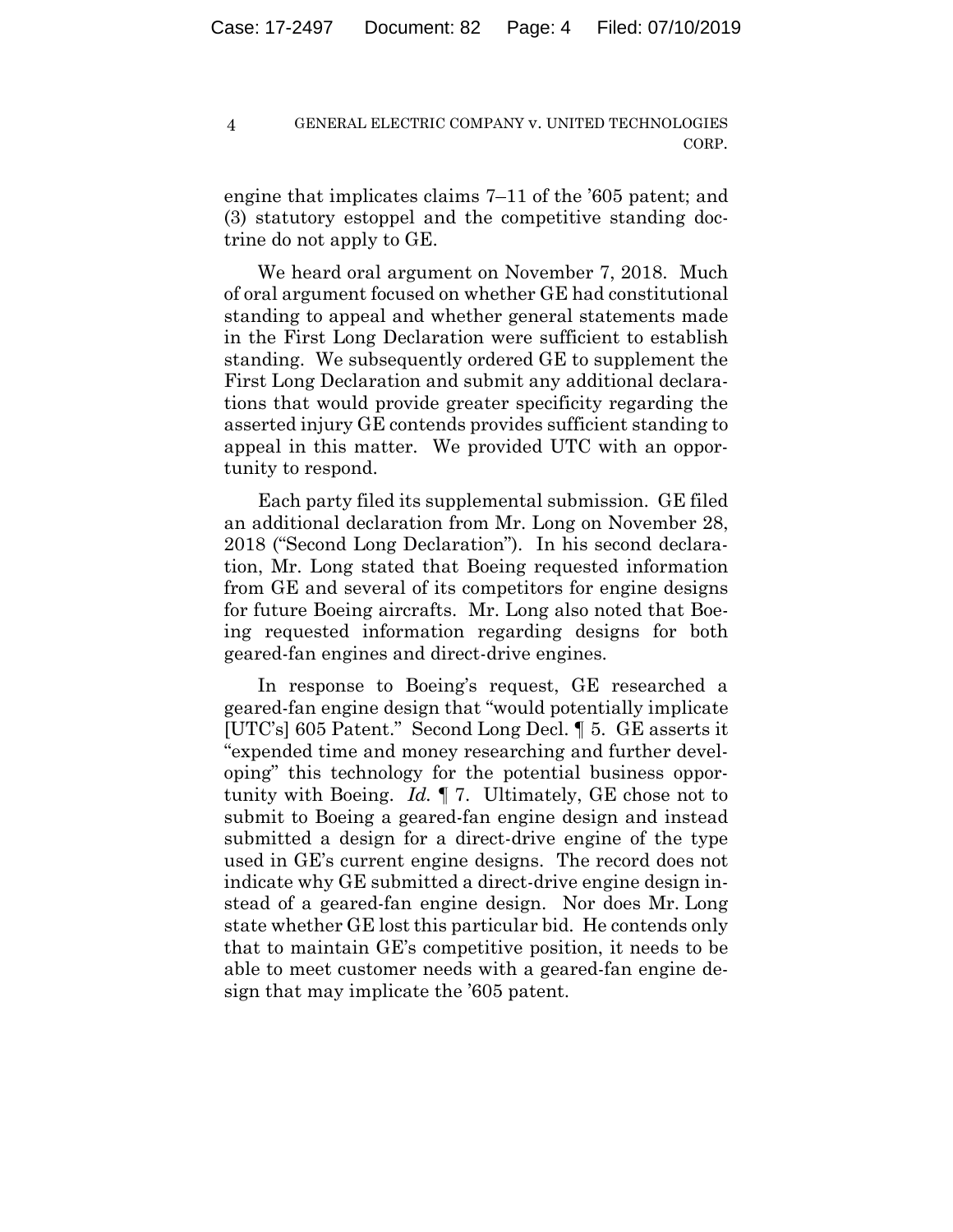5

# **DISCUSSION**

Not every party to an IPR will have Article III standing to appeal a final written decision of the Board. *See Phigenix, Inc. v. Immunogen, Inc.*, 845 F.3d 1168, 1172 (Fed. Cir. 2017) (citing *Cuozzo Speed Techs., LLC v. Lee*, 136 S. Ct. 2131, 2143–44 (2016)). To establish standing, an appellant must have suffered an injury in fact that has a nexus to the challenged conduct and that can be ameliorated by the court. *Id.* at 1171 (citing *Spokeo, Inc. v. Robins*, 136 S. Ct. 1540, 1545 (2016)). The injury in fact must be "concrete and particularized," not merely "conjectural or hypothetical." *JTEKT Corp. v. GKN Auto. Ltd.*, 898 F.3d 1217, 1220 (Fed. Cir. 2018) (emphasis omitted) (first quoting *Spokeo*, 136 S. Ct. at 1545, and then quoting *Lujan v. Defs. of Wildlife*, 504 U.S. 555, 560 (1992)).

GE has the burden of showing that it suffered an injury in fact sufficient to confer Article III standing to appeal. *See DaimlerChrysler Corp. v. Cuno*, 547 U.S. 332, 342 (2006). It is undisputed that GE did not establish before the Board that it had standing to appeal the Board's Final Written Decision. *See JTEKT*, 898 F.3d at 1220. Therefore, GE must create a record in this court with the "requisite proof of an injury in fact" sufficient to show that it has standing to appeal. *Id.* (quoting *Phigenix*, 845 F.3d at 1171–72). As a result, GE has submitted two declarations from Mr. Long and has proffered three theories of harm to support standing: (1) competitive harm; (2) economic losses; and (3) estoppel under 35 U.S.C. § 315(e). For the reasons stated below, we reject GE's arguments.

GE's purported competitive injuries are too speculative to support constitutional standing. *See Phigenix*, 845 F.3d at 1171 (stating that the injury must be real or imminent). Mr. Long's declarations are the only evidence of standing before the court, and neither shows a concrete and imminent injury to GE related to the '605 patent. Mr. Long does not assert that GE lost bids to customers because it could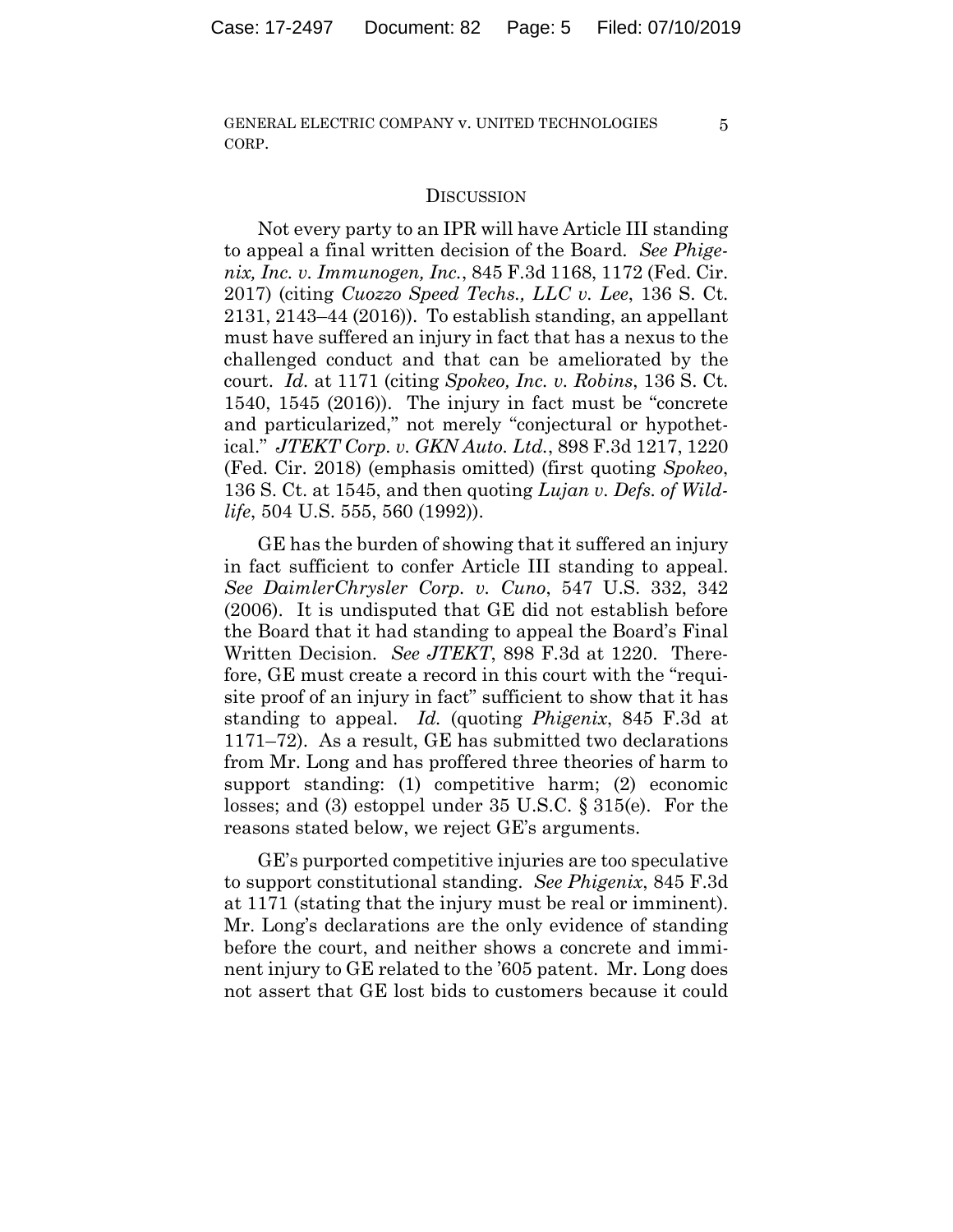offer only a direct-drive engine design. Nor does Mr. Long attest that GE submitted a direct-drive engine design to Boeing *because* of the '605 patent. Mr. Long contends only that GE expended some unspecified amount of time and money to consider engine designs that could *potentially* implicate the '605 patent. Boeing may have asked for information regarding a possible geared-fan engine design, but there is no evidence that Boeing demanded or required an engine covered by claims 7–11 of the '605 patent, and there is no indication that GE lost the Boeing bid. The evidence shows that GE submitted to Boeing a direct-drive engine design, but there is no indication as to why it opted not to submit a geared-fan engine design. There is also no evidence that GE lost business or lost opportunities because it could not deliver a geared-fan engine covered by the upheld claims or any evidence that prospective bids require geared-fan engine designs. GE asserts only speculative harm untethered to the '605 patent. Without a real, particularized injury, GE lacks standing to appeal the IPR decision.

We recently addressed the "competitor standing" doctrine in *AVX Corp. v. Presidio Components, Inc*., 923 F.3d 1357 (Fed. Cir. 2019). There, we concluded that the appellant lacked Article III standing because it had "no present or nonspeculative interest in engaging in conduct even arguably covered by the patent claims at issue." *Id.* at 1363. We explained that competitor standing has been found when government action alters competitive conditions. *Id.* at 1364 (citing *Clinton v. City of New York*, 524 U.S. 417, 433 (1998)). In those circumstances, the government "provides benefits to an existing competitor or expands the number of entrants in the petitioner's market, not an agency action that is, at most, the first step in the direction of future competition." *Id.* at 1364 (quoting *New World Radio, Inc. v. FCC*, 294 F.3d 164, 172 (D.C. Cir. 2002)).

For the competitor standing doctrine to apply, the government action must change the competitive landscape by,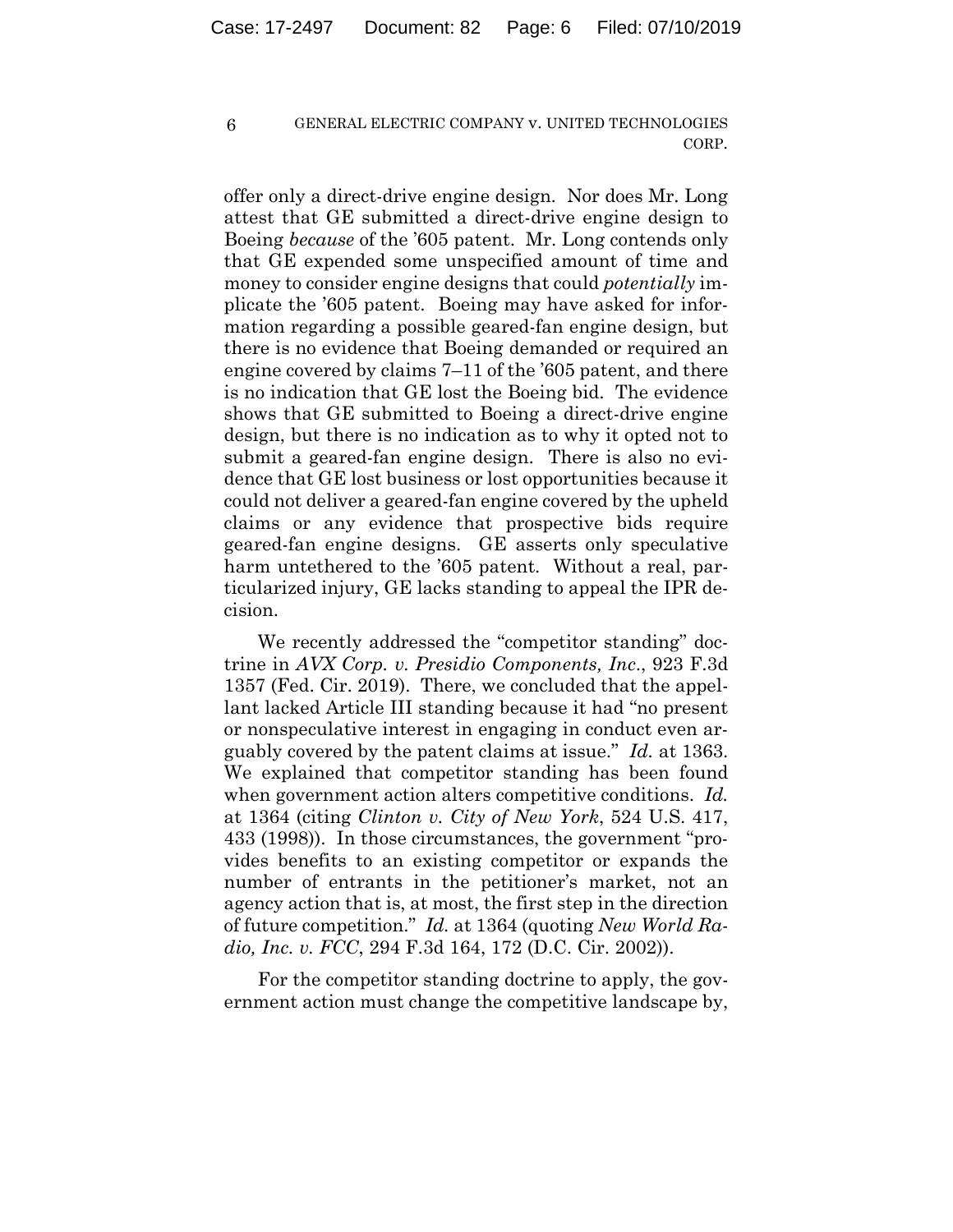7

for example, creating new benefits to competitors. Put another way, the government action must alter the status quo of the field of competition. Here, the Board's upholding of claims 7–11 of the '605 patent did not change the competitive landscape for commercial airplane engines. *See id.* ("The government action is the upholding of specific patent claims, which do not address prices or introduce new competitors, but rather give exclusivity rights over precisely defined product features."). Therefore, we see no competitive harm to GE sufficient to establish standing to appeal.

We similarly reject GE's economic losses argument. GE contends that it has been injured by increased research and development costs sustained by attempts to design engines that could implicate the '605 patent and engines that do not implicate the '605 patent. Yet, GE provides no further details. It fails to provide an accounting for the additional research and development costs expended to design around the '605 patent. It provides no evidence that GE actually designed a geared-fan engine or that these research and development costs are tied to a demand by Boeing for a geared-fan engine. The only evidence that GE actually designed a geared-fan engine is the engine that it designed in the 1970s. Any economic loss deriving from the 1970s engine is not an imminent injury. *See Lujan*, 504 U.S. at 560 (stating that injury in fact must be actual or imminent). Aside from a broad claim of research and development expenditures, GE has provided no evidence that these expenses were caused by the '605 patent. *See id.* (requiring "a causal connection between the injury and the conduct complained of"). Therefore, GE's broad claim of economic loss is insufficient to confer standing.

There is also no evidence that GE is in the process of designing an engine covered by claims 7–11 of the '605 patent. Nor has GE demonstrated that it has definite plans to use the claimed features of the '605 patent in the airplane engine market. *See JTEKT*, 898 F.3d at 1221 (holding appellant lacked standing because it had not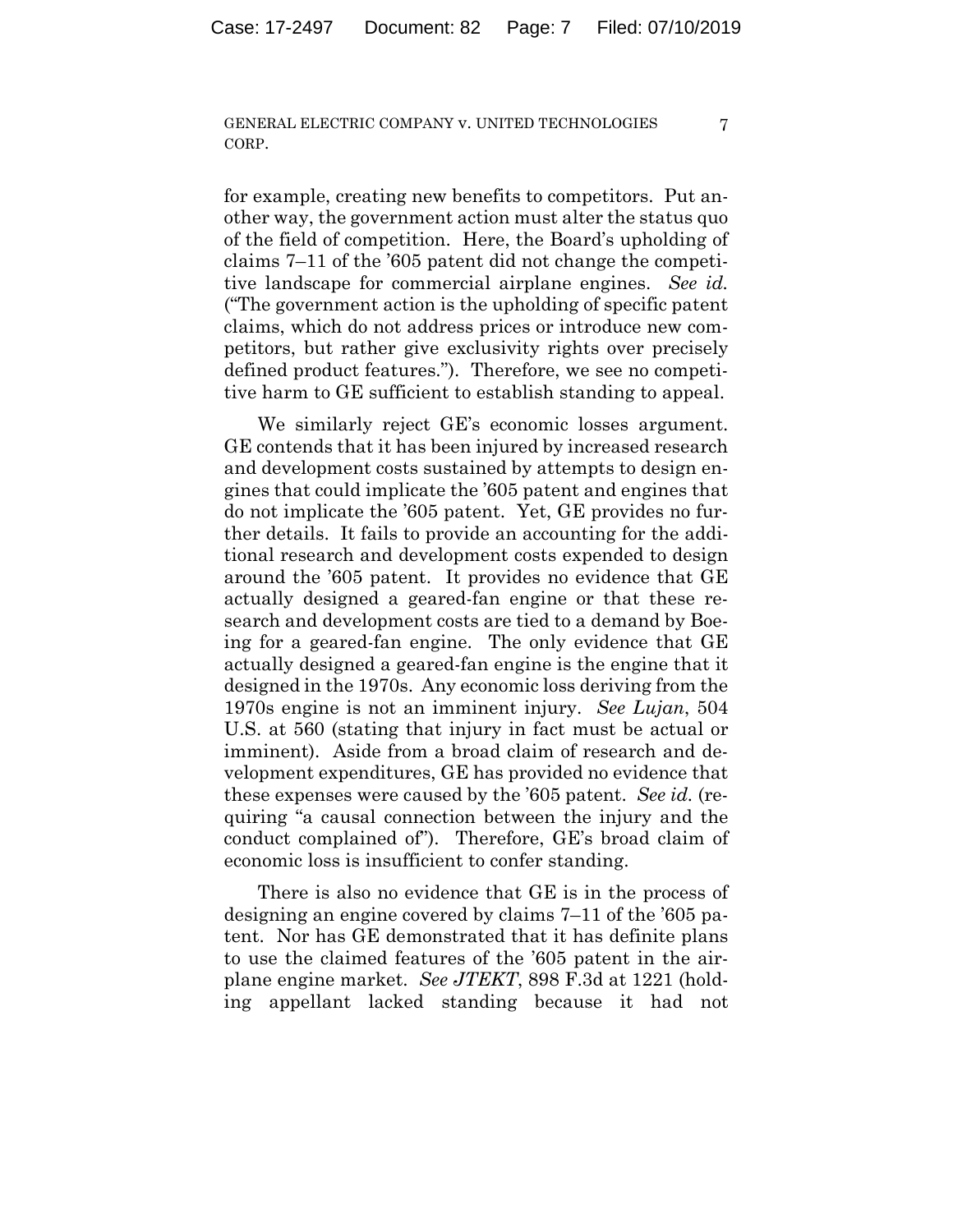established that it had "concrete plans for future activity that creates a substantial risk of future infringement"). UTC has not sued or threatened to sue GE for infringing the '605 patent. Appellee Br. 36. Therefore, GE's future harm argument fails.

GE also contends that estoppel under 35 U.S.C. § 315(e) creates injury in fact for standing purposes. We have previously rejected the estoppel argument as a basis for Article III standing. Where, as here, the appellant does not currently practice the patent claims and the injury is speculative, we have held that the estoppel provision does not amount to an injury in fact. *See, e.g.*, *AVX Corp.*, 923 F.3d at 1362–63; *Phigenix*, 845 F.3d at 1175–76; *Consumer Watchdog v. Wis. Alumni Research Found.*, 753 F.3d 1258, 1262 (Fed. Cir. 2014). We see no need to reach a different conclusion on this record.

### **CONCLUSION**

We have considered GE's remaining arguments and find them unpersuasive. We hold that GE lacks Article III standing to appeal the Board's Final Written Decision and therefore dismiss the appeal.

# **DISMISSED**

COSTS

No costs.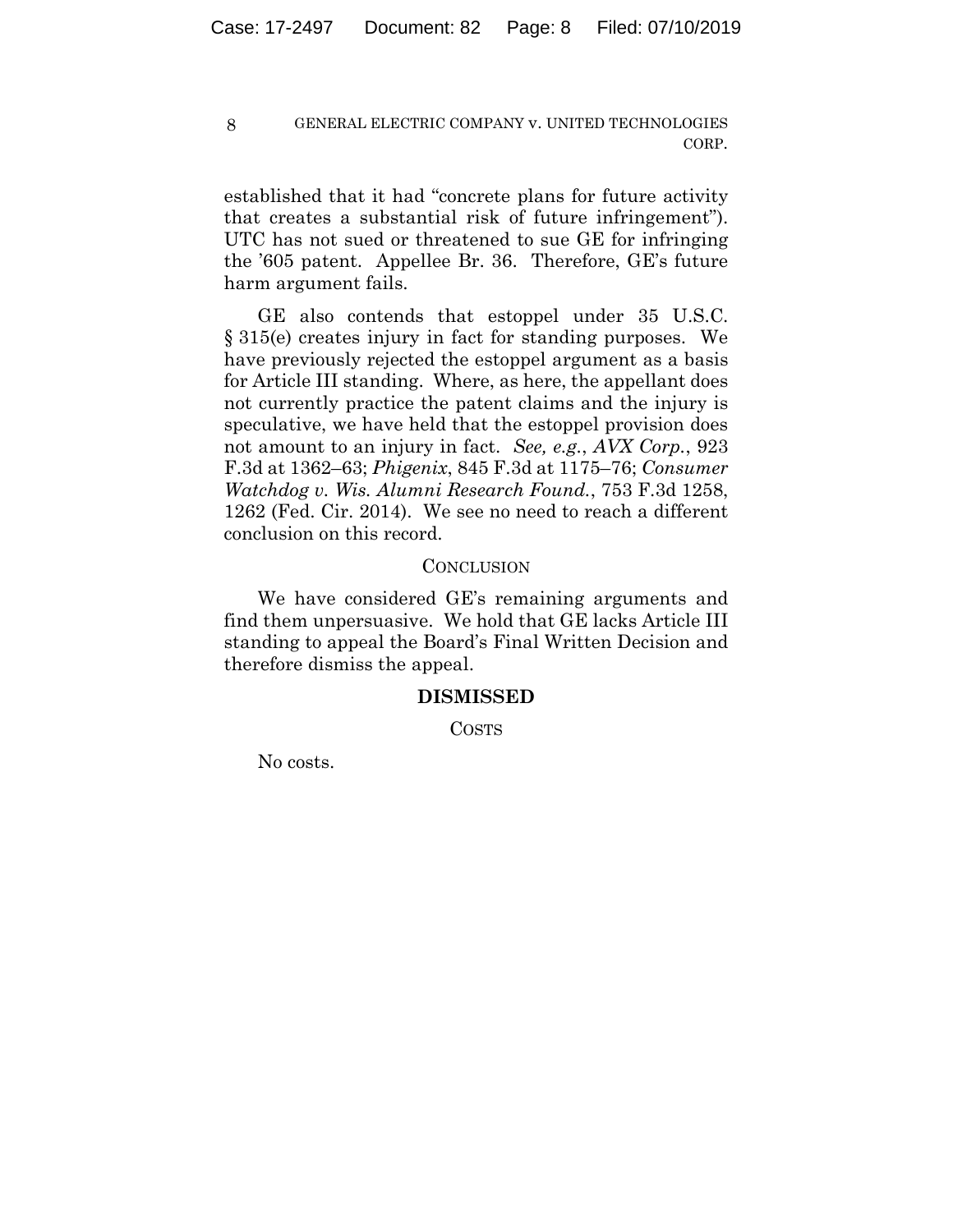# United States Court of Appeals for the Federal Circuit

**\_\_\_\_\_\_\_\_\_\_\_\_\_\_\_\_\_\_\_\_\_\_**

**GENERAL ELECTRIC COMPANY,** *Appellant*

**v.**

**UNITED TECHNOLOGIES CORPORATION,** *Appellee*

**\_\_\_\_\_\_\_\_\_\_\_\_\_\_\_\_\_\_\_\_\_\_**

# 2017-2497 **\_\_\_\_\_\_\_\_\_\_\_\_\_\_\_\_\_\_\_\_\_\_**

Appeal from the United States Patent and Trademark Office, Patent Trial and Appeal Board in No. IPR2016- 00531.

**\_\_\_\_\_\_\_\_\_\_\_\_\_\_\_\_\_\_\_\_\_\_**

HUGHES, *Circuit Judge*, concurring.

Because our recent precedent compels holding that General Electric Company lacks Article III standing here, I concur in the judgment. I write separately because I believe that precedent has developed an overly rigid and narrow standard for Article III standing in the context of appeals from *inter partes* review proceedings.

Our recent decision in *AVX Corp. v. Presidio Components, Inc.*, 923 F.3d 1357 (Fed. Cir. 2019), which I believe was incorrectly decided, takes a patent-specific approach to the doctrine of competitor standing that is out of step with Supreme Court precedent. The Court has repeatedly held that government actions altering the competitive landscape of a market cause competitors probable economic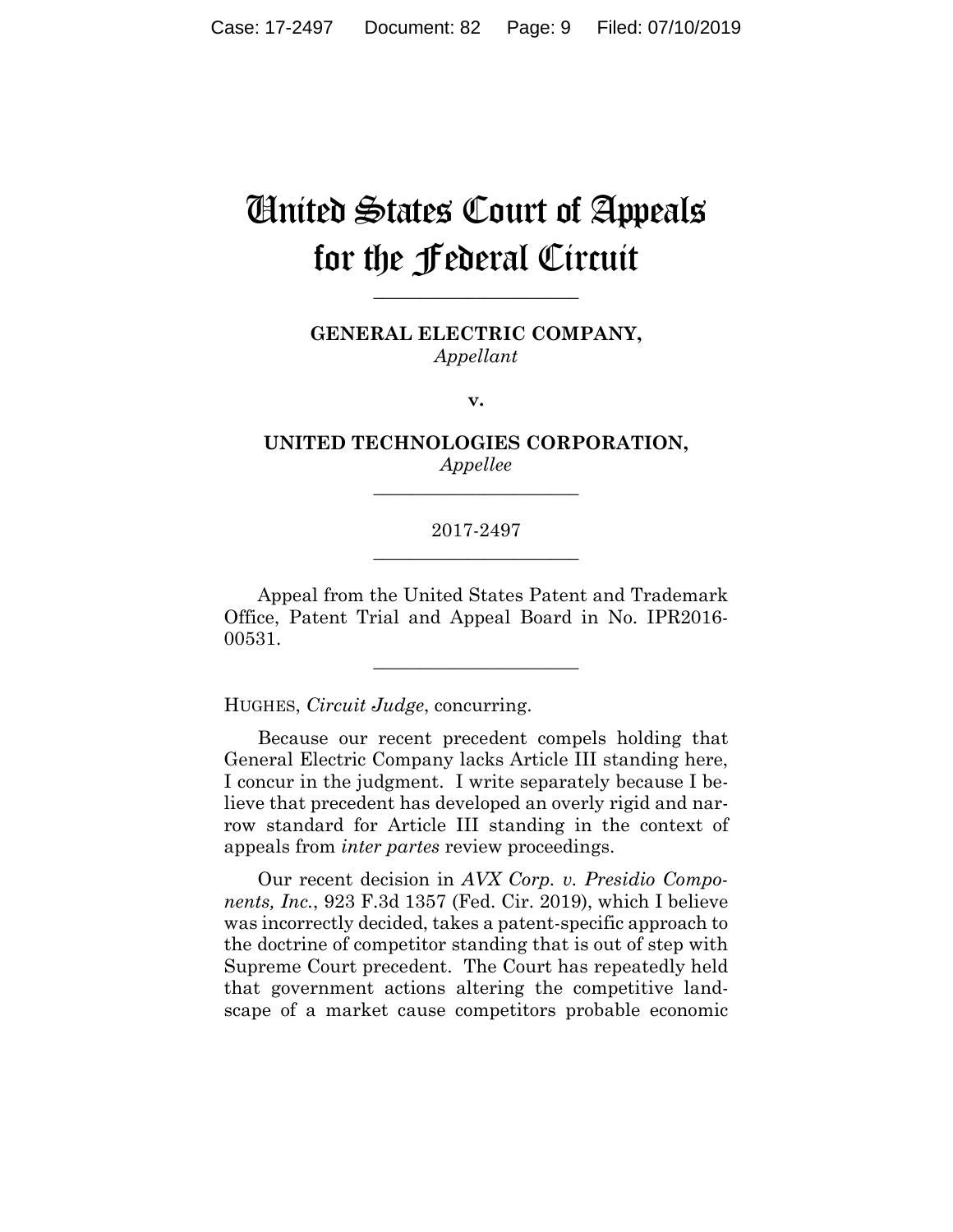injury sufficient for Article III standing. And I do not believe that a Board decision erroneously upholding a competitor's patent in an IPR is meaningfully different from the type of government actions held to invoke competitor standing in those cases. Thus, absent our holding in *AVX Corp.*, I would conclude that GE possesses Article III standing in this appeal.

I

The parties here are direct competitors in the commercial aircraft turbofan engine market. GE, both itself and through joint ventures, "designs, tests, certifies, manufactures, and supplies aircraft engines" for major airplane manufacturers, or "airframers," such as Boeing and Airbus. Decl. of Alexander E. Long 2 ¶ 3, ECF No. 36. During the design process, "airframers explain to GE their needs and requirements for turbofan engines, to enable GE to provide competitive offerings that will satisfy the airframers' requirements." Suppl. Decl. of Alexander E. Long 2 ¶ 3, ECF No. 64.

Due to the safety and regulatory requirements of the turbofan engine market, "designing, developing, testing, and certifying a new aircraft engine can take eight to ten years or longer." Long Decl. 3 ¶ 6. And "[t]here is enormous up-front investment required." Long Decl. 4 ¶ 7. Accordingly, "new aircraft engine design work necessarily begins years before there is any commercial sale or offer for sale of the final engine." Long Decl. 4 ¶ 8*.*

According to GE, competition in the aircraft engine market is fierce, and the market is dominated by three major players: GE, Universal Technologies Corporation, and Rolls-Royce. GE petitioned for IPR of a patent owned by UTC. That patent is directed to a turbofan engine design – the very type of technology over which GE and UTC fiercely compete. The Board decided that GE failed to show that the challenged claims were unpatentable, and GE appealed that decision to this Court.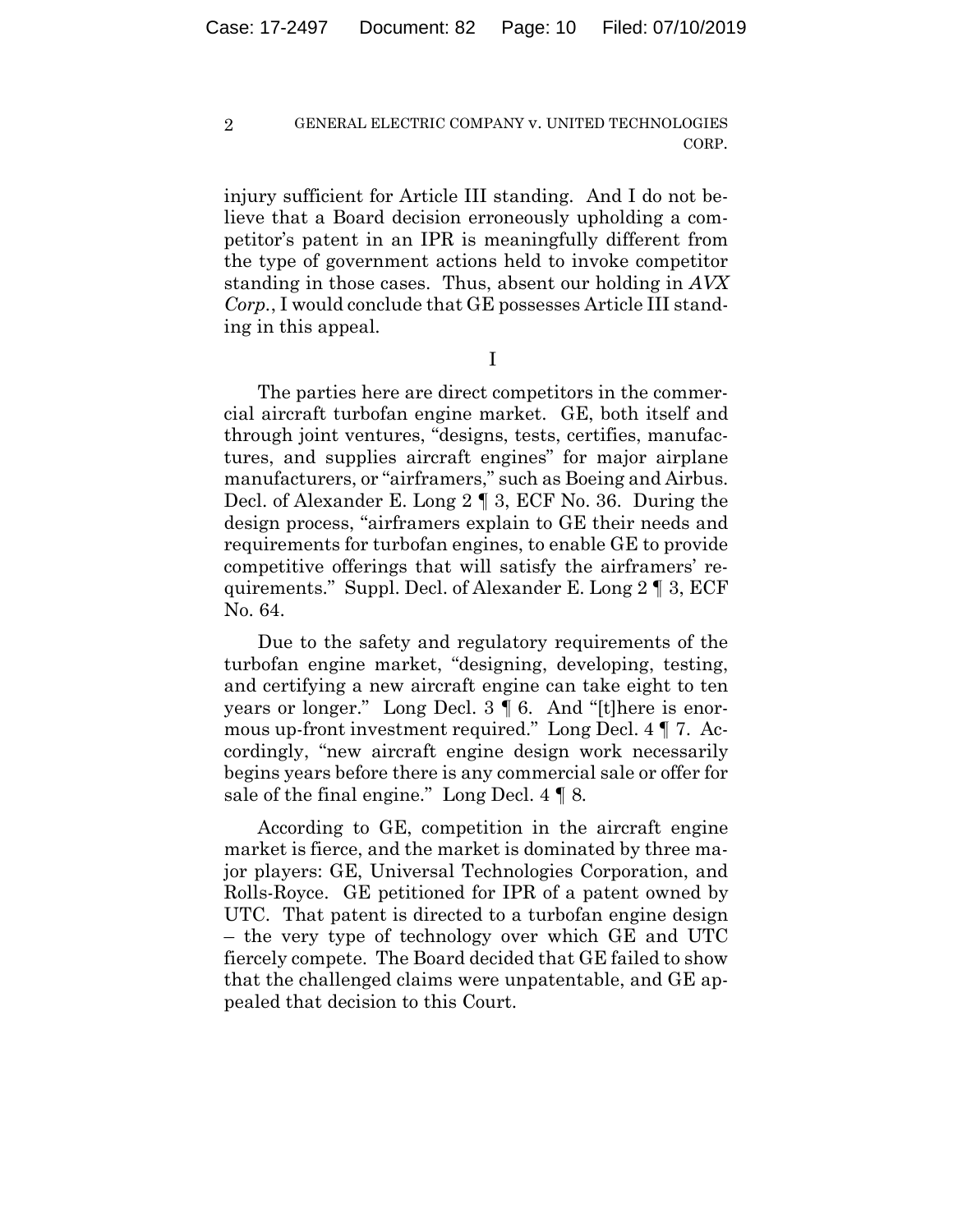3

UTC filed a motion to dismiss the appeal, arguing that GE lacks Article III standing because GE does not produce or plan to produce an engine that would infringe its patent. Relying on precedent of both this Court and the Supreme Court, GE argued that the Board's decision to uphold UT's patent caused GE a concrete competitive injury sufficient to satisfy Article III standing.

II

The sole issue with respect to standing in this case is whether GE has shown that it has suffered an injury-infact. An injury-in-fact requires a party to establish "an invasion of a legally protected interest which is (a) concrete and particularized, and (b) actual or imminent, not conjectural or hypothetical." *Lujan v. Defs. of Wildlife*, 504 U.S. 555, 560 (1992) (internal quotation marks and citations omitted). This requirement "ensure[s] that the plaintiffs have a stake in the fight and will therefore diligently prosecute the case . . . while, at the same time, ensuring that the claim is not abstract or conjectural so that resolution by the judiciary is both manageable and proper." *Canadian Lumber Trade All. v. United States*, 517 F.3d 1319, 1333 (Fed. Cir. 2008) (internal quotation marks omitted); *see also Massachusetts v. E.P.A.*, 549 U.S. 497, 517 (2007) ("At bottom, 'the gist of the question of standing' is whether petitioners have 'such a personal stake in the outcome of the controversy as to assure that concrete adverseness which sharpens the presentation of issues upon which the court so largely depends for illumination.'" (quoting *Baker v. Carr*, 369 U.S. 186, 204 (1962))). But "[i]njury-in-fact is not Mount Everest." *Canadian Lumber*, 517 F.3d at 1333 (quoting *Danvers Motor Co. v. Ford Motor Co.*, 432 F.3d 286, 294 (3d Cir. 2005)); *accord Bowman v. Wilson*, 672 F.2d 1145, 1151 (3d Cir. 1982) ("The contours of the injuryin-fact requirement, while not precisely defined, are very generous.").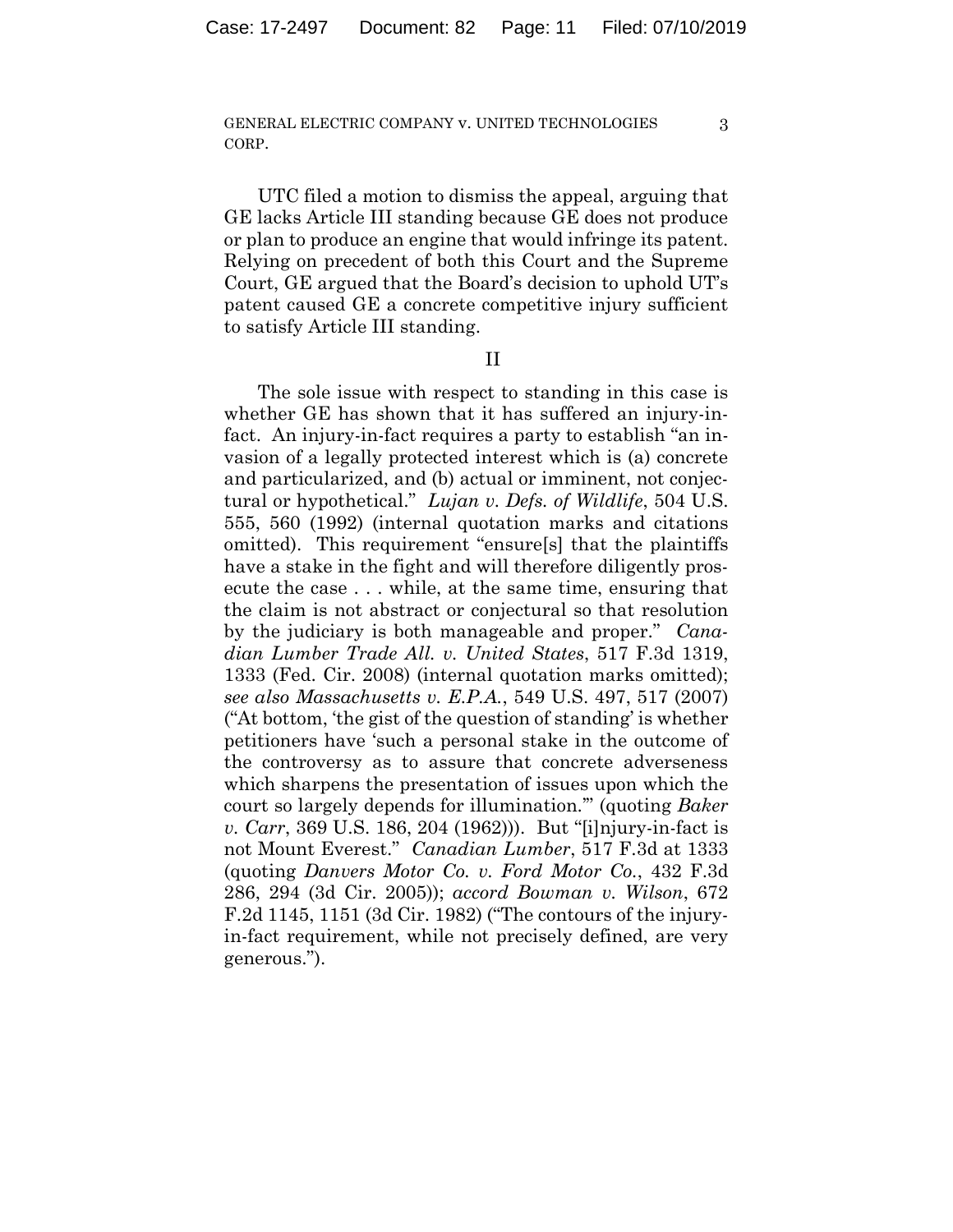Many of our recent cases dealing with injury-in-fact in IPR appeals have focused on the appellant/petitioner's likelihood of facing a future infringement suit. *See JTEKT Corp. v. GKN Auto. LTD.*, 898 F.3d 1217, 1220 (Fed. Cir. 2018) (noting that "typically in order to demonstrate the requisite injury in an IPR appeal, the appellant/petitioner must show that it is engaged or will likely engage 'in an[ ] activity that would give rise to a possible infringement suit,' . . . or has contractual rights that are affected by a determination of patent validity" (quoting *Consumer Watchdog v. Wis. Alumni Research Found.*, 753 F.3d 1258, 1262 (Fed. Cir. 2014))); *see also Momenta Pharm., Inc. v. Bristol-Myers Squibb Co.*, 915 F.3d 764, 769–70 (Fed. Cir. 2019) (holding that an IPR petitioner lacked standing because it had abandoned its plans for developing a potentially infringing product, so it no longer faced a potential infringement suit); *E.I. Dupont de Nemours & Co. v. Synvina C.V.*, 904 F.3d 996, 1004 (Fed. Cir. 2018) (holding that an IPR petitioner had suffered an injury in fact because it "currently operates a plant capable of infringing" the challenged patent); *Phigenix, Inc. v. Immunogen, Inc.*, 845 F.3d 1168, 1173–74 (Fed. Cir. 2017) (noting that appellant "does not contend that it faces risk of infringing the [challenged] patent, that it is an actual or prospective licensee of the patent, or that it otherwise plans to take any action that would implicate the patent"); *Consumer Watchdog*, 753 F.3d at 1262 (noting that the appellant/petitioner "is not engaged in any activity that would give rise to a possible infringement suit"). But these cases do not suggest that the *only* means for an IPR petitioner to establish injury-in-fact is to show a reasonable likelihood of an imminent infringement suit. Such a reading would conflate the injury-in-fact analysis with the "reasonable apprehension of imminent suit" test for declaratory judgment jurisdiction, which the Supreme Court overruled. *See MedImmune, Inc. v. Genentech, Inc.*, 549 U.S. 118, 132 n. 11 (2007) (noting that the "reasonable apprehension of suit" test conflicts with Supreme Court precedent); *see also ABB Inc. v.*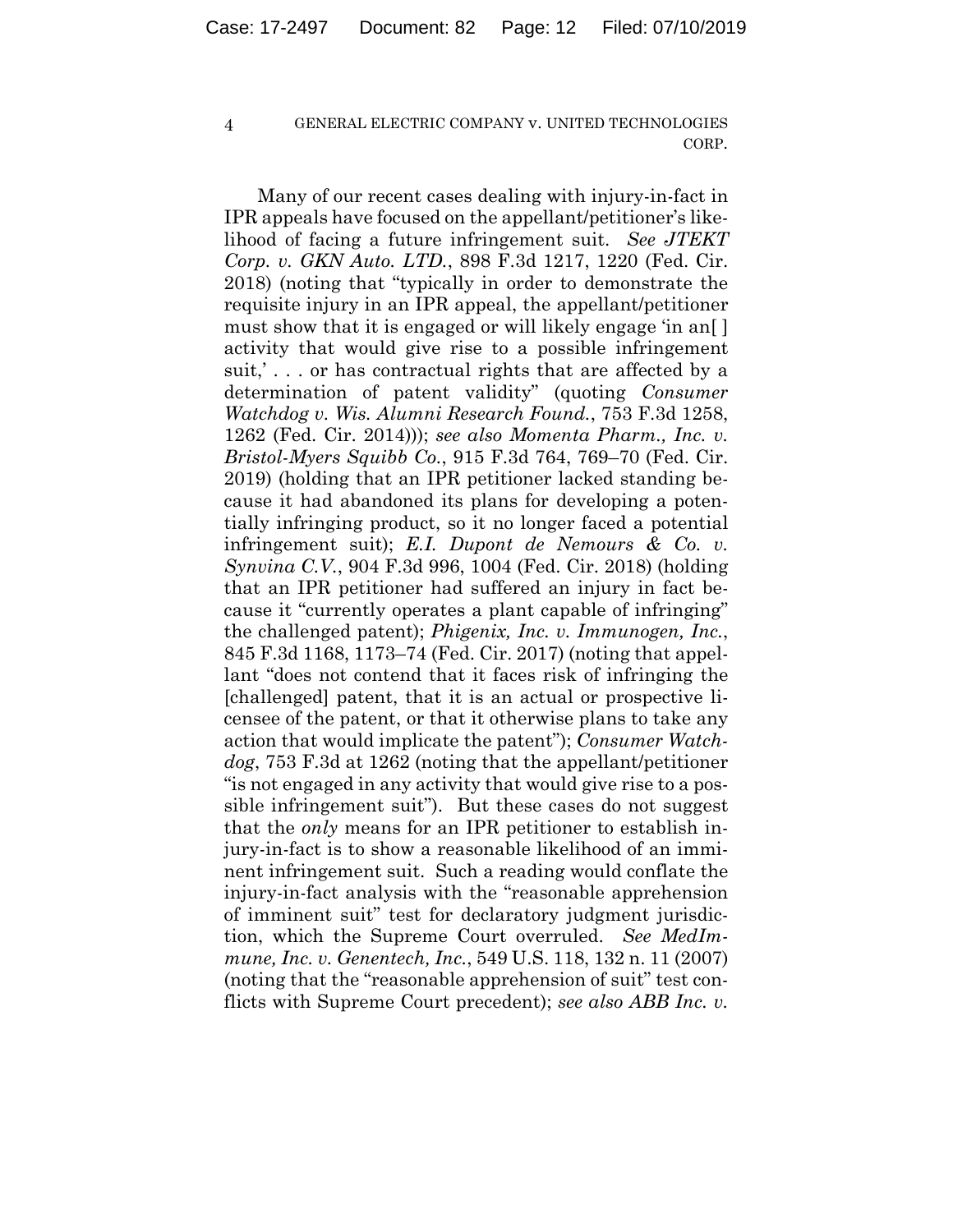5

*Cooper Indus., LLC*, 635 F.3d 1345, 1348 (Fed. Cir. 2011) (recognizing that *MedImmune* rejected the requirement of a "reasonable apprehension of imminent suit" to establish declaratory judgment jurisdiction).

The risk of a future infringement suit is not the only way an IPR petitioner can show injury-in-fact. "The [Supreme Court] routinely recognizes probable economic injury resulting from [government actions] that alter competitive conditions as sufficient to satisfy the [Article III injury-in-fact requirement]." 3 K. Davis & R. Pierce, Administrative Law Treatise 13–14 (3d ed. 1994); *see also Clinton v. City of New York*, 524 U.S. 417, 433 (1998) (citing David & Pierce, *supra*, at 13–14). This Court's recent decision in *AVX Corp.* addressed the competitor standing doctrine in IPR appeals*.* We held that a patent could cause an IPR petitioner competitive harm if the petitioner "was currently using the claimed features [of the challenged patent] or nonspeculatively planning to do so in competition." *AVX Corp.*, 923 F.3d at 1365. But if the petitioner is not currently engaged in infringing activity and has no concrete plans to do so in the imminent future, we held that the Board's decision to uphold a challenged patent does not invoke the competitor standing doctrine. *Id.*

Thus, even when the parties are direct competitors, our cases require an unsuccessful IPR appellant/petitioner to show concrete current or future plans to infringe the challenged patent. I do not believe that Article III requires such a showing, particularly where Congress has provided IPR petitioners a procedural right of appeal. *See* 35 U.S.C. § 141; *see also Consumer Watchdog*, 753 F.3d at 1261 (recognizing that "where Congress has accorded a procedural right to a litigant, such as the right to appeal an administrative decision, certain requirements of standing—namely immediacy and redressability, as well as prudential aspects that are not part of Article III—may be relaxed").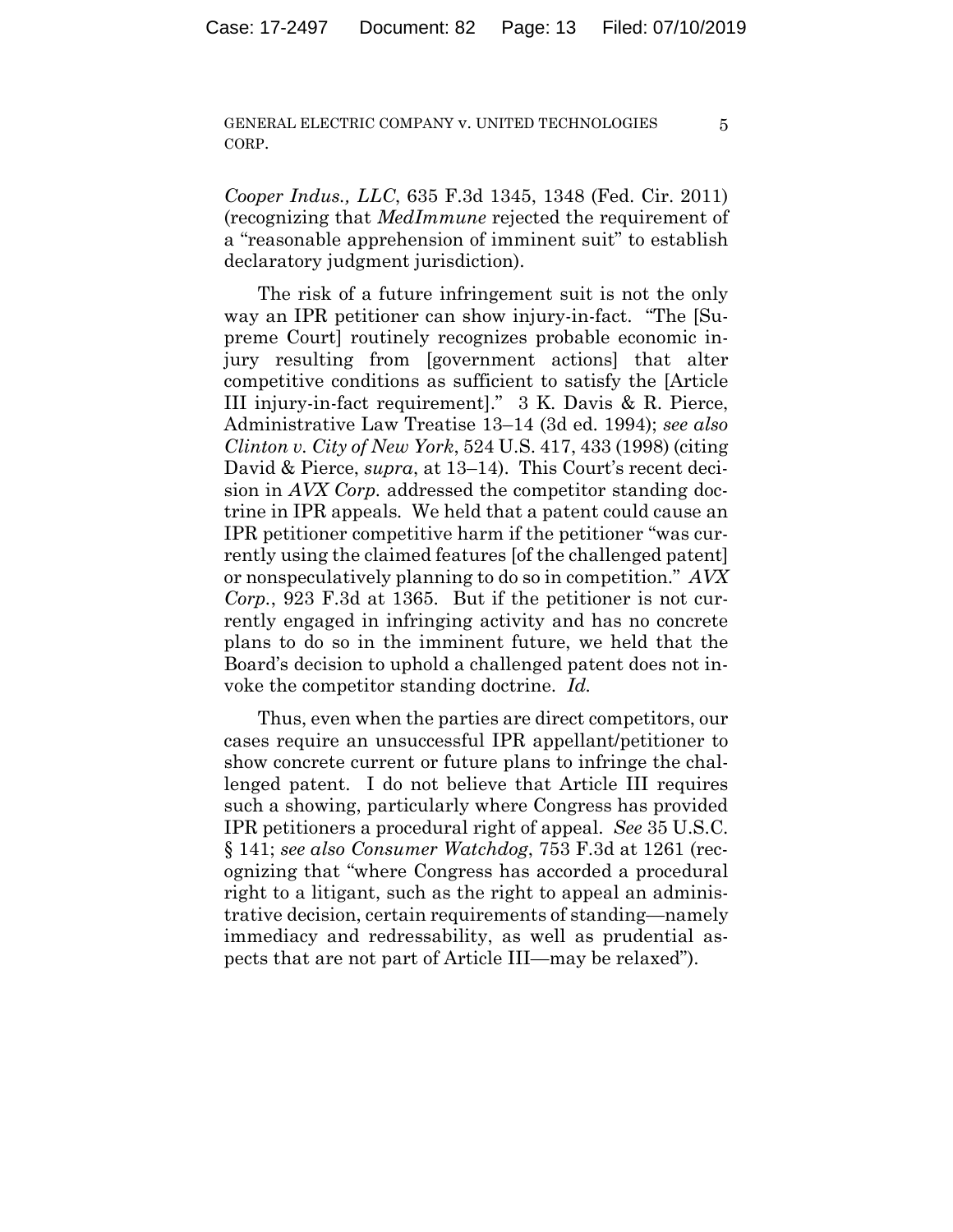*AVX Corp.* found that the "government action at issue [in IPR] is quite different" from the government action in other cases applying competitor standing. *AVX Corp.*, 923 F.3d at 1365. According to *AVX Corp.*, the "feature-specific exclusivity right [of a patent] does not, by the operation of ordinary economic forces, naturally harm a firm just because it is a competitor in the same market as the beneficiary of the government action (the patentee)." *Id.* This analysis sets patents apart from other applications of competitor standing on the basis that a patent's exclusivity right is different than other interests. The Supreme Court, however, has made clear that "[p]atent law is governed by the same common-law principles, methods of statutory interpretation, and procedural rules as other areas of civil litigation." *SCA Hygiene Prods. Aktiebolag v. First Quality Baby Prods., LLC*, 137 S. Ct. 954, 964 (2017) (internal quotation marks omitted).

Our patent-specific treatment of competitor standing is out of step with its application in other areas. The Supreme Court has repeatedly found standing where government action subjects the plaintiff to increased competition because of the probable economic injury that accompanies it. *See Clinton*, 524 U.S. at 433; *Ass'n of Data Processing Serv. Orgs., Inc.*, 397 U.S 150, 152 (1970); *Inv. Co. Inst. v. Camp*, 401 U.S. 617, 620 (1971); *accord Canadian Lumber*, 517 F.3d at 1334; *La. Energy & Power Auth. v. FERC*, 141 F.3d 364, 367 (D.C. Cir. 1998). In *Data Processing*, for example, the petitioners – organizations who sold data processing services to businesses – challenged a ruling by the Comptroller of Currency that allowed national banks to provide data processing services to other banks and bank customers. 397 U.S. at 151. The Supreme Court held that the Comptroller's ruling caused petitioners an injury-infact because the resulting increase in competition would likely cause petitioners future economic harm. *Id.* at 152. Similarly, in *Clinton* the Supreme Court held that a farmers' cooperative suffered a concrete injury when the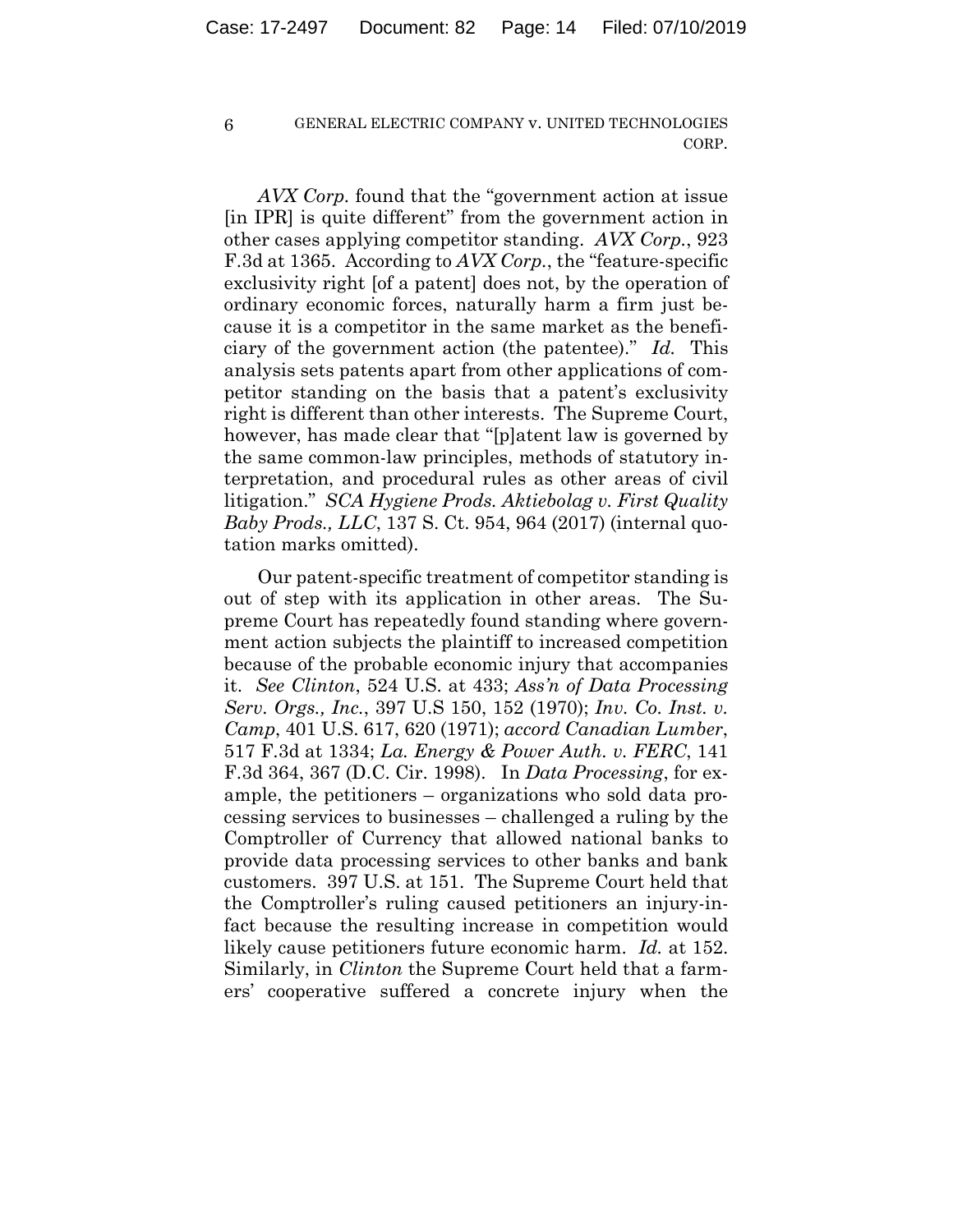7

president cancelled a tax benefit enacted to facilitate the purchase of processing plants by such cooperatives. 524 U.S. at 432. The Court found that "[b]y depriving [the cooperative] of their statutory bargaining chip, the cancellation inflicted a sufficient likelihood of economic injury to establish standing under our precedents." *Id.*

In both *Data Processing* and *Clinton*, the government action subjected the challenger to increased competition. The exclusionary right of a patent, however, allows the patent owner to exclude others from competing in its market. But like an action that increases competition, government action that *excludes* an appellant from effectively competing in a market, such as erroneously upholding its competitor's patent, provides a benefit to the competitor and causes competitive harm to the appellant that presumptively leads to economic injury. *See Canadian Lumber*, 517 F.3d 1332 (noting that competitor standing "relies on economic logic to conclude that a plaintiff will likely suffer an injury-in-fact when the government acts in a way that increases competition *or aids the plaintiff's competitors*" (emphasis added)). Thus, I do not believe there is any sound basis for *AVX Corp.*'s patent-specific treatment of the competitor standing doctrine.

The facts of this case further demonstrate why *AVX Corp.*'s patent-specific approach is incorrect. GE and UTC are direct competitors in a fiercely competitive market that requires significant up-front investment years before any profits can be realized. During the engine design process, "airframers explain to GE their needs and requirements for turbofan engines, to enable GE to provide competitive offerings that will satisfy the airframers' requirements." Long Suppl. Decl. at 2 | 3. According to GE, one such airframer specifically requested that GE research an engine design that would implicate UTC's patent. But at least until that patent expires, GE cannot design and produce such an engine without risking infringement. Thus, UTC's patent effectively precludes GE from meeting its customer's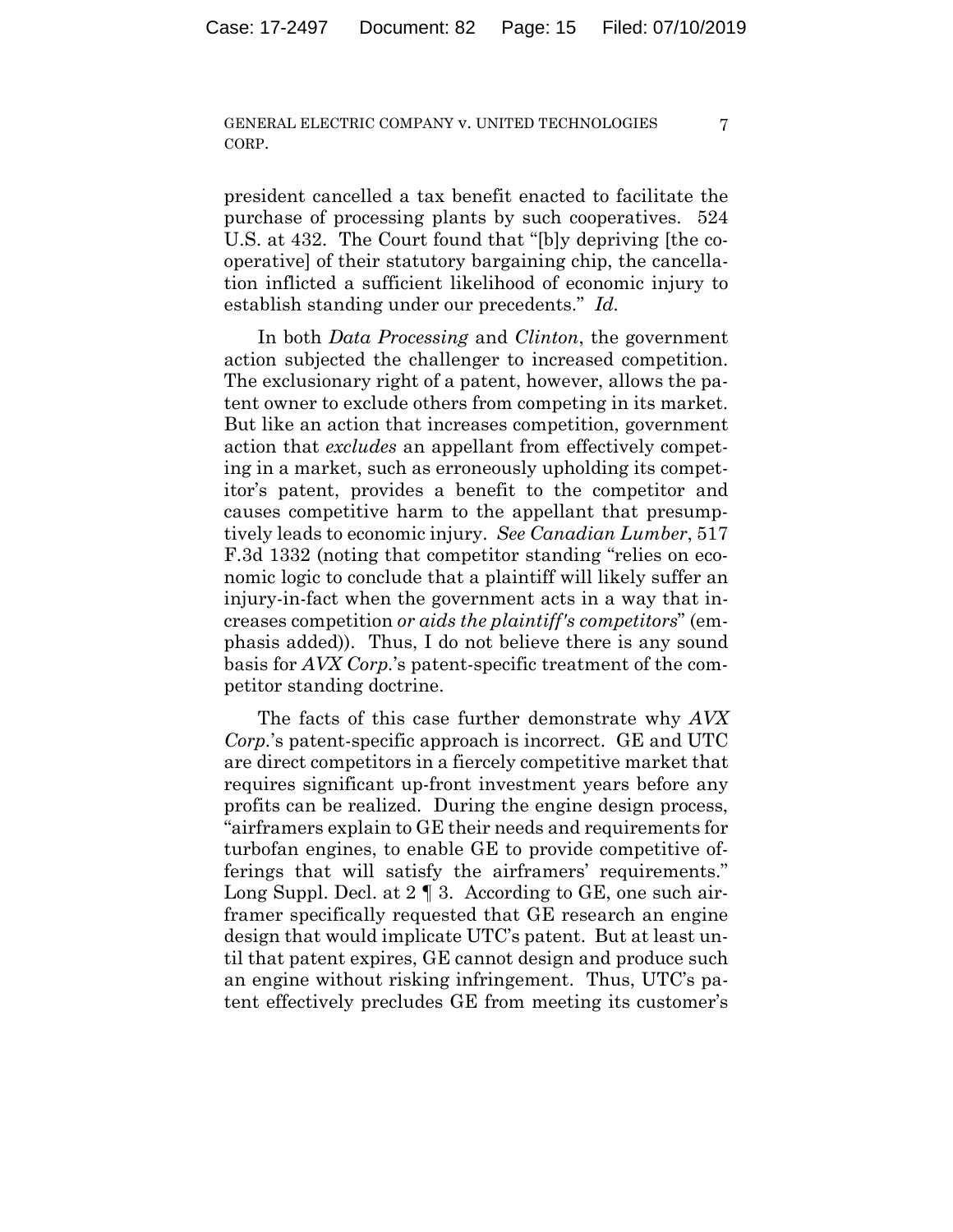design needs without spending additional resources to design around the patent.<sup>1</sup> I fail to see how this costly competitive burden does not constitute a "concrete and particularized" harm to GE. *See Lujan*, 504 U.S. at 560. And GE certainly has a "personal stake in the outcome of th[is] controversy," which concerns the validity of a patent owned by its direct competitor covering technology over which the parties compete. *E.P.A.*, 549 U.S. at 517 (internal quotation marks omitted).

Finally, as the majority correctly notes, we have repeatedly held that the estoppel provisions of 35 U.S.C. § 315(e), standing alone, do not create an injury. Maj. Op. 8. But the effects of that estoppel have especially significant impact where the parties are direct competitors. Unlike the appellant/petitioners in *Consumer Watchdog* or *Phigenix*, who did not manufacture or sell products in the market involving the patented technology, *see Consumer Watchdog*, 753 F.3d at 1260; *Phigenix*, 845 F.3d at 1171, GE is one of three major actors in the turbofan engine market. Although we have not decided whether § 315(e) would estop an IPR petitioner who lacked standing to appeal an unfavorable Board decision, *see AVX Corp.*, 923 F.3d at 1363, until we do, UTC's patent is an even greater competitive deterrent for GE. GE faces uncertainty as to whether it is estopped from raising an invalidity defense on any

<u>.</u>

<sup>1</sup> In *Biotechnology Industry Organization v. District of Columbia*, we found that "[w]hether the Act is enforced or not," pharmaceutical manufacturers challenging a statute that penalized selling prescription drugs at "excessive price[s]" could demonstrate injury-in-fact due to the "actual administrative costs" they would necessarily incur in complying with the statute. 496 F.3d 1362, 1370–71 (Fed. Cir. 2007). Those "actual administrative costs" are analogous to the increased research and design costs that GE has allegedly suffered due to UTC's patent.